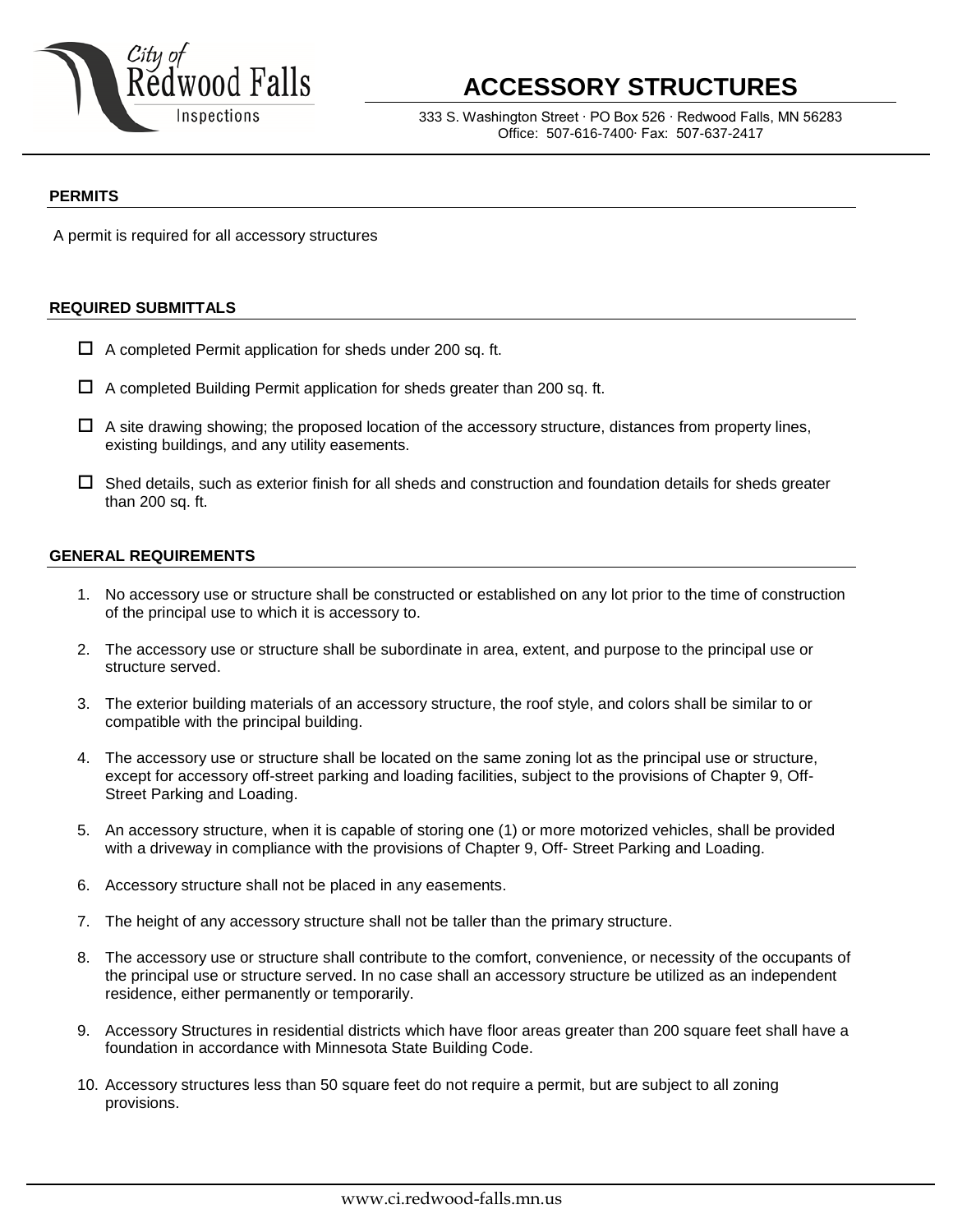### **RESIDENTIAL ACCESSORY STRUCTURES**

**Attached structures.** An accessory structure shall be considered attached, and an integral part of, the principal structure when it is connected by an enclosed passageway. Such structures shall be subject to the following requirements:

- 1. The structure shall meet the required setbacks for a principal structure, as established for the zoning district in which it is located.
- 2. In no case shall the total floor area of an attached garage, carport, or other accessory structure exceed the ground floor area of the principal building located on the same lot.
- 3. The structure shall not exceed the height of the principal building to which it is attached.

**Detached structures.** Up to two detached accessory structures shall be permitted on a residential property in accordance with the requirements as follows:

- 1. Detached accessory structures shall be comprised of a shed and/or garage, you shall be allowed to have two sheds, but not permitted to have two detached accessory structures which are considered garages.
- 2. Detached accessory structures shall be located to the side or rear of the principal building, and are not permitted within the front yard or within a corner side yard. When such structure is located in a side yard, the required setback shall be the same as that for the principal structure.
- 3. Detached accessory structures located completely behind the rear plane of the home shall be allowed to reduce the side yard setback to five (5) feet, instead of the required side yard setback designated by the zoning district. These structures are still required to maintain the distance between structures as outlined in table 7.1.
- 4. Exterior materials and finish must match or compliment the exterior finish of the principal structure in material, color, and texture. Structures with a corrugated metal exterior finish shall not be permitted, unless they match the color of the primary structure and are well maintained.
- 5. Garages, when accessed from and situated perpendicular to a public alley, shall maintain a setback of at least five (5) feet from said alley right-of-way and five (5) feet from rear side yard.
- 6. Maximum lot coverage for detached structures is regulated under Section 11.13. For those properties that are exempted under Section 11.13 no more than thirty (30) percent of the rear yard area may be covered by accessory structures.
- 7. Distance between structures shall be measured from wall to wall.

Table 7.1 Requirements for detached accessory structure in residential districts

| <b>Use</b>                            | <b>R-1 or R-2</b> | Other multi-family<br>residential use | Permitted non-<br>residential use |
|---------------------------------------|-------------------|---------------------------------------|-----------------------------------|
| <b>Number of structures allowed</b>   | 2                 | 2                                     | 2                                 |
| <b>Maximum size - Detached Garage</b> | 864 sq. ft.       | 300 sq. ft./ unit                     | 1,000 sq. ft.                     |
| <b>Maximum size - Shed</b>            | 120 sq. ft.       | 250 sq. ft.                           | 250 sq. ft.                       |
| <b>Maximum height</b>                 | 16 feet           | 16 feet                               | 20 feet                           |
| <b>Required setbacks</b>              |                   |                                       |                                   |
| Side                                  | 8 feet *          | 15 feet                               | 15 feet                           |
| Rear                                  | 5 feet            | 15 feet                               | 15 feet                           |
| Between structures                    | 8 feet            | 10 feet                               | 10 feet                           |

\* Reduced to 5 feet if located entirely in rear yard